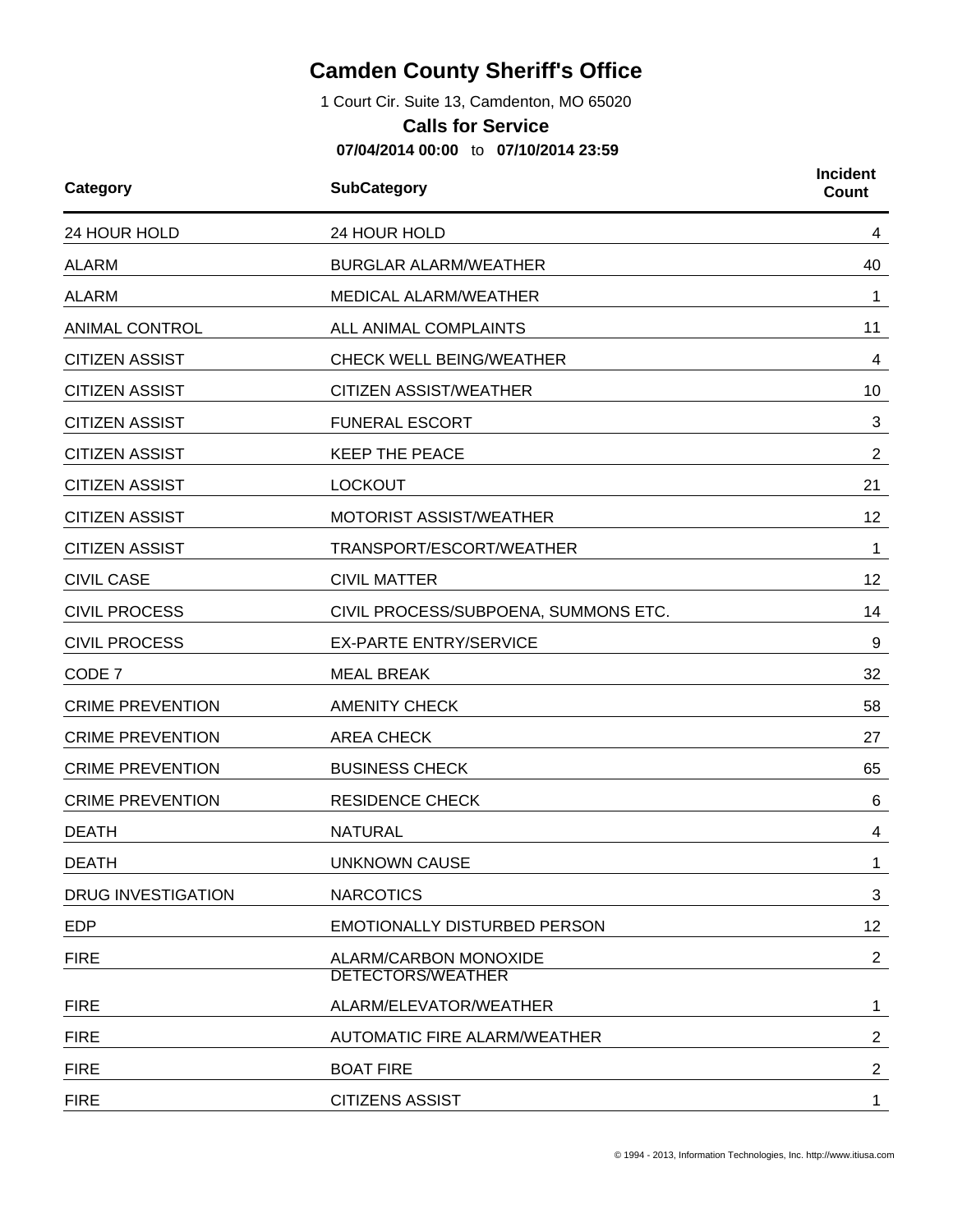| Category                     | <b>SubCategory</b>                      | Incident<br>Count |
|------------------------------|-----------------------------------------|-------------------|
| <b>FIRE</b>                  | <b>DIVE TEAM/WEATHER</b>                | 1                 |
| <b>FIRE</b>                  | DUMPSTER/TRASH-/WEATHER                 | $\overline{2}$    |
| <b>FIRE</b>                  | <b>MISSING PERSONS SEARCH/WEATHER</b>   | 1                 |
| <b>FIRE</b>                  | <b>NATURAL COVER</b>                    | 8                 |
| <b>FIRE</b>                  | <b>OUTSIDE AGENCY ASSIST/WEATHER</b>    | 2                 |
| <b>FIRE</b>                  | RESIDENTIAL STRUCTURE/FLUE FIRE/WEATHER | 1                 |
| <b>FIRE</b>                  | SMOKE INVESTIGATION/WEATHER             | 4                 |
| <b>FIRE</b>                  | VEHICLE (ALL TYPES)-/WEATHER            | $\overline{2}$    |
| <b>FIRE</b>                  | <b>VEHICLE - 1ST ALARM-/WEATHER</b>     | 1                 |
| <b>FIRE</b>                  | WATER RELATED INCIDENTS/WEATHER         | 2                 |
| <b>FOLLOW UP</b>             | ALL FOLLOW UP CALLS/REPORTS             | 6                 |
| JAIL                         | ALL JAIL INCIDENTS/ACTIVITIES           | $\overline{2}$    |
| <b>JUVENILE</b>              | <b>JUVENILE CALLS/COMPLAINTS</b>        | 8                 |
| <b>MEDICAL</b>               | <b>EMERGENCY CONDITION/WEATHER</b>      | 74                |
| <b>MEDICAL</b>               | NON-EMERGENCY CONDITION/WEATHER         | 1                 |
| <b>MISC</b>                  | NON-INCIDENTS/TRAINING/REPORT WRITING   | 27                |
| <b>MISSING PERSONS</b>       | MISSING ADULTS/WEATHER                  | 4                 |
| <b>MVA</b>                   | <b>INJURY/WEATHER</b>                   | 10                |
| <b>MVA</b>                   | NON-INJURY/WEATHER                      | 14                |
| <b>NOISE COMPLAINT</b>       | <b>ALL TYPES</b>                        | 23                |
| <b>OUTSIDE AGENCY ASSIST</b> | ASSISTING OTHER AGENCIES                | 11                |
| <b>OUTSIDE AGENCY ASSIST</b> | <b>DFS INVEST ASSIST</b>                | 3                 |
| <b>PERSONS</b>               | <b>ASSAULT</b>                          | $\overline{7}$    |
| <b>PERSONS</b>               | <b>DISTURBANCE</b>                      | 27                |
| <b>PERSONS</b>               | DOMESTIC VIOLENCE CALLS                 | 19                |
| <b>PERSONS</b>               | <b>EX-PARTE VIOLATIONS</b>              | $\overline{2}$    |
| <b>PERSONS</b>               | <b>FIGHT IN PROGRESS</b>                | $\overline{2}$    |
| <b>PERSONS</b>               | <b>HARRASMENT</b>                       | 9                 |
| <b>PERSONS</b>               | PEDESTRIAN CHECK                        | 4                 |
| <b>PERSONS</b>               | SEXUAL ASSAULT                          | 2                 |
| <b>PRISONER</b>              | <b>TRANSPORT</b>                        | 12                |
| PROPERTY CRIMES              | <b>BURGLARY</b>                         | 5                 |